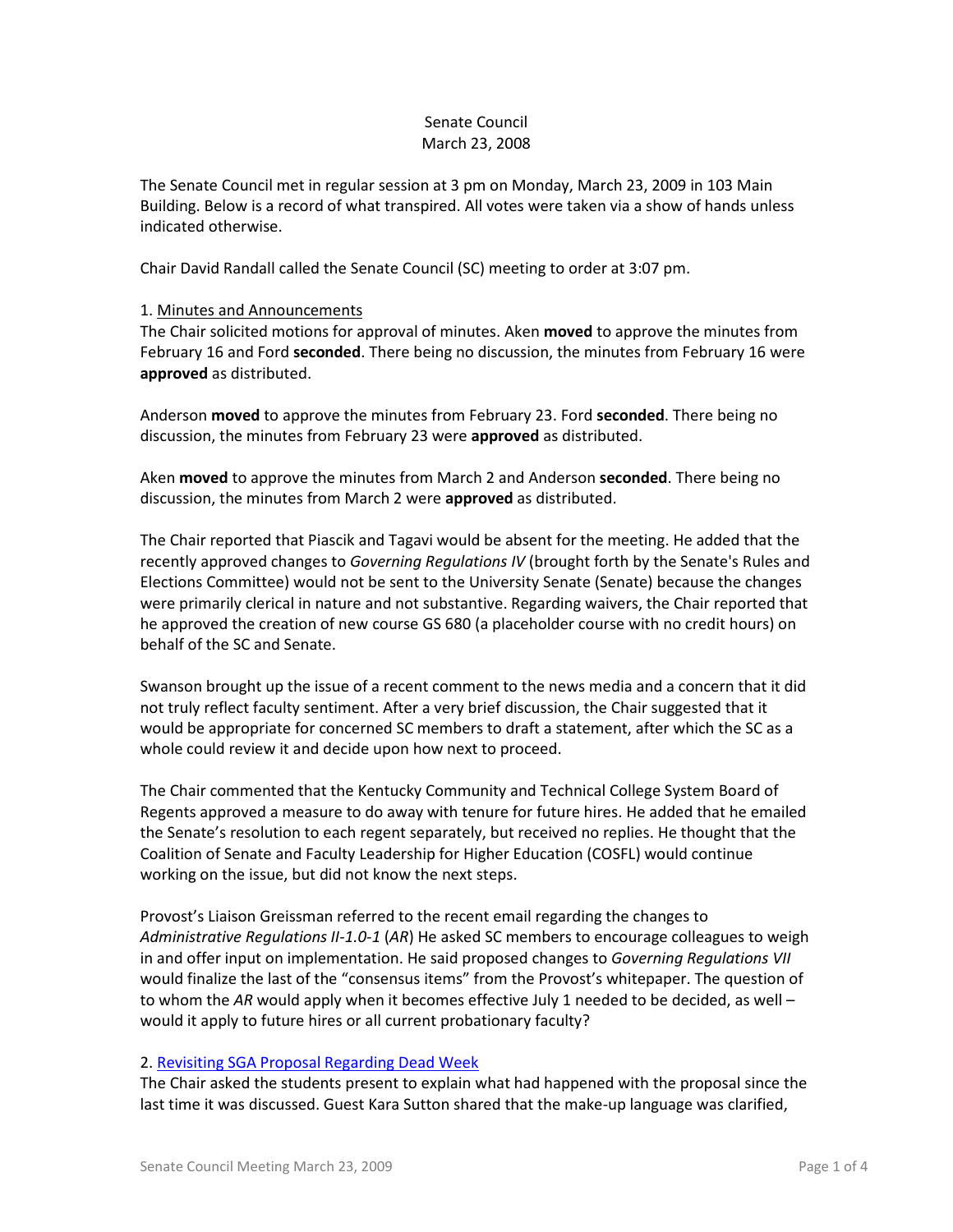and there were also changes to the wording in Section E to make the meaning clearer. Guest Joe Quinn said that after the last SC meeting, a student-wide email was sent out requesting input, and he received hoards of emails supporting the proposed change.

The Chair asked Student Government Association President Tyler Montell if the SGA had voted on the proposal. Montell responded in the affirmative, saying that the initial language seen by the SC had been approved by the SGA.

SC members and invited guests engaged in a lengthy discussion of the proposal. The discussion primarily centered on the proposed language that would disallow both a lab practical and a final exam being given during Finals Week. While some courses' laboratory component is offered through a different course prefix and number, some courses have a laboratory component embedded as a part of the one course prefix and number. SC members expressed concern that the many courses that did not utilize a separate course prefix and number for the lab would not be allowed to have the final exam for both the lab and the lecture component. SC members opined that it would either: push the lab practical to the week prior to Dead Week, further eroding instructional time; or push the lab practical to Finals Week. Sutton said that having a lab practical given during Dead Week was acceptable, but was not sure how to word it. Aside from that, SC members were supportive of the proposed new language.

Those engaged in the discussion talked about possible tweaks to the language to satisfy the desired intent, but none of the suggestions was generally agreeable.

After awhile, the Chair suggested that discussion cease, since it was not up to the SC to rewrite the proposal. He commented that if the SGA wanted to move forward with the proposal, one option would be to take the proposal to the chair of the Senate's Rules and Elections Committee, Davy Jones, to see about coming up with wording that captured the desired intent. Otherwise, the SC could vote. Quinn said that he preferred working with Jones about the language and would return to the SC with revised language

## 3. [Change to Graduation Standards: BS in Merchandising, Apparel and Textiles](http://www.uky.edu/USC/New/files/Merchandising%20Txtile%20&%20Apparel%20-%20Prog%20Change_Complete2.pdf)

The Chair invited Professor Vanessa Jackson to explain what had transpired since the last time the item was discussed. Guest Jackson said that she took the suggestions back to departmental faculty, who approved the revisions that were before the SC – the proposal requested a change so that students must have no less than a C in any pre-major, professional support or major requirement course.

In response to a question from the Chair about pre-major requirements, Jackson explained that courses such as SOC 100 were typical of pre-major requirements.

Anderson **moved** to send the proposal to change the graduation standards for a BS in Merchandising, Apparel and Textiles to the Senate with a positive recommendation, effective fall 2009. Swanson **seconded**. After some brief discussion, a **vote** was taken and the motion **passed** with seven in favor and one opposed.

4. [Preliminary Discussion on Proposal for Senate IT Committee](http://www.uky.edu/USC/New/files/IT%20committee%20proposal.pdf)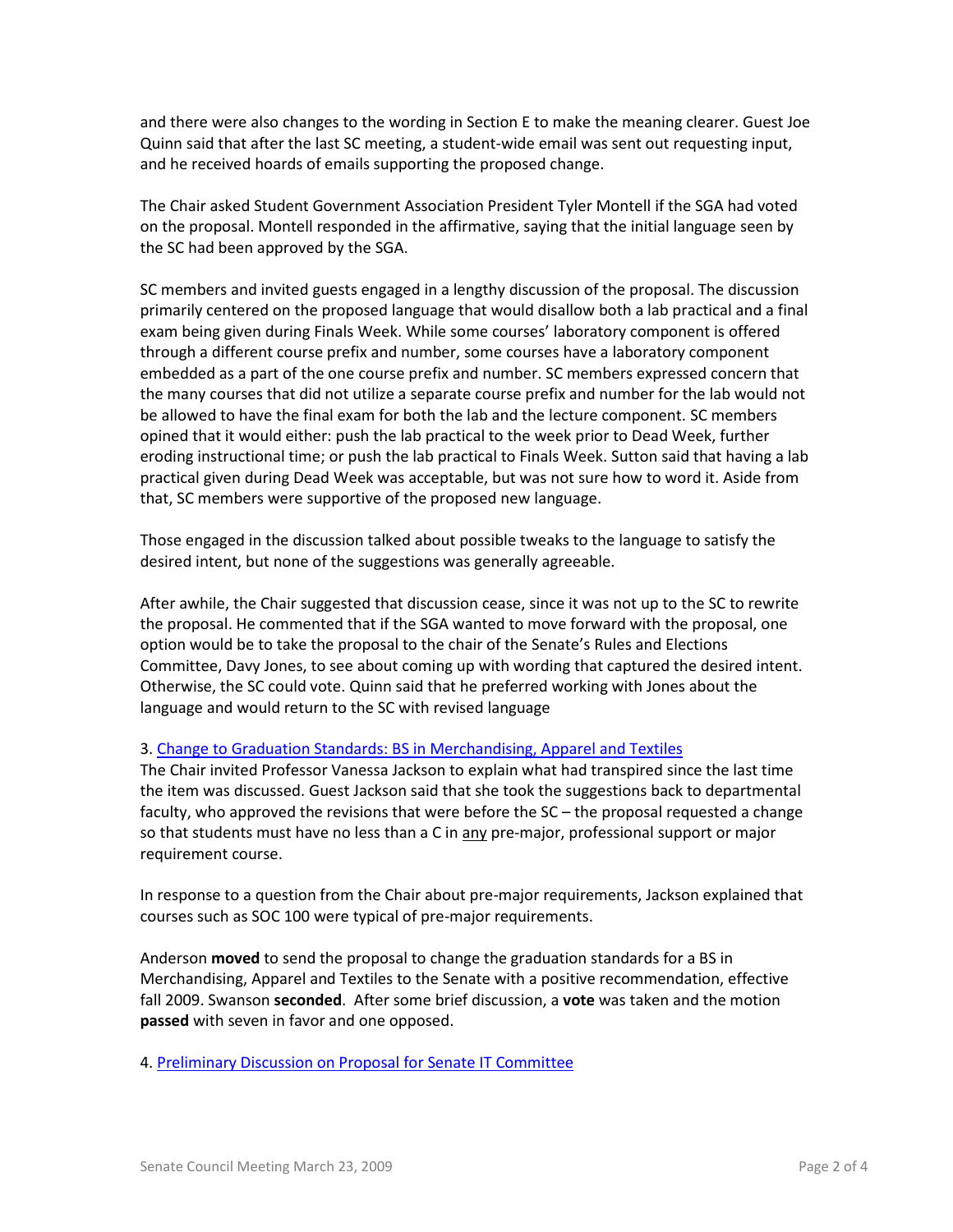The Chair suggested that a small group look into the proposal further, as opposed to holding an open discussion on the proposal. A handful of individuals were identified, and Kelly agreed to organize and be responsible for returning a recommendation to the SC.

## 5. [New Graduate Certificate in Clinical and Translational Science](http://www.uky.edu/USC/New/files/Grad%20Cert%20Clinical%20&%20Translational%20Sci%20-%20New%20Grad%20Cert_Complete2.pdf)

Kelly reminded SC members that the primary concerns raised in the fall pertained to there being no formal criteria by which applicants can recognize the completion of research, as well as to associated faculty being included in the certificate staffing who do not hold graduate standing. He explained that in response, there was now a one-credit course that a student would use to satisfy the research requirement, and faculty without graduate status were removed from the proposal. Kelly ended by saying that the revised proposal went back through the College of Medicine, as well as received positive reviews by the chairs of the Health Care Colleges Council and the Graduate Council.

Wood suggested that some wording changes<sup>1</sup> be made to the second paragraph under the heading "Target Audience and Admission Requirements," which Kelly agreed to:

Students admitted to the Certificate curriculum must be admitted as eithermeet the minimum Graduate School requirements for admission either for postbaccalaureate status or as degree-seeking graduate students, if applicable, and must be approved for admission by the CCTS Training, Education, and Mentoring (TEAM) Leadership Committee.

Wood **moved** to send the proposal for a new Graduate Certificate in Clinical and Translational Science to the Senate with a positive recommendation, effective spring 2009. Swanson **seconded**. There being no further discussion, a **vote** was taken and the motion **passed** with none opposed.

# 6. [Receipt of Report on Undergraduate Certificates from Undergraduate Council](http://www.uky.edu/USC/New/files/Undergraduate%20Certificates_Complete.pdf) There was very brief discussion.

Yanarella **moved** to send the proposal to the Senate's Admissions and Academic Standards Committee for further review. Jensen **seconded**. There were no comments, so a **vote** was taken and the motion **passed** without dissent.

The Chair said that the report should be officially received. There were no objections, so he ruled the report from the Undergraduate Council regarding undergraduate certificates to be received.

## 7. Planning for Gen Ed Discussion

SC members and Guest Susan Carvalho engaged in a lengthy discussion regarding a variety of aspects of Gen Ed, including the Citizenship component, transparency in vetting, and how the curricular templates will be presented to the Senate.

After some time, Yanarella **moved** that a new gen ed curriculum be voted up or down via a single vote in the May meeting. Wood **seconded**. SC members engaged in additional discussion

 $\overline{\phantom{a}}$ 

 $^{1}$  Underline formatting denotes added text and strikethrough indicates deleted text.